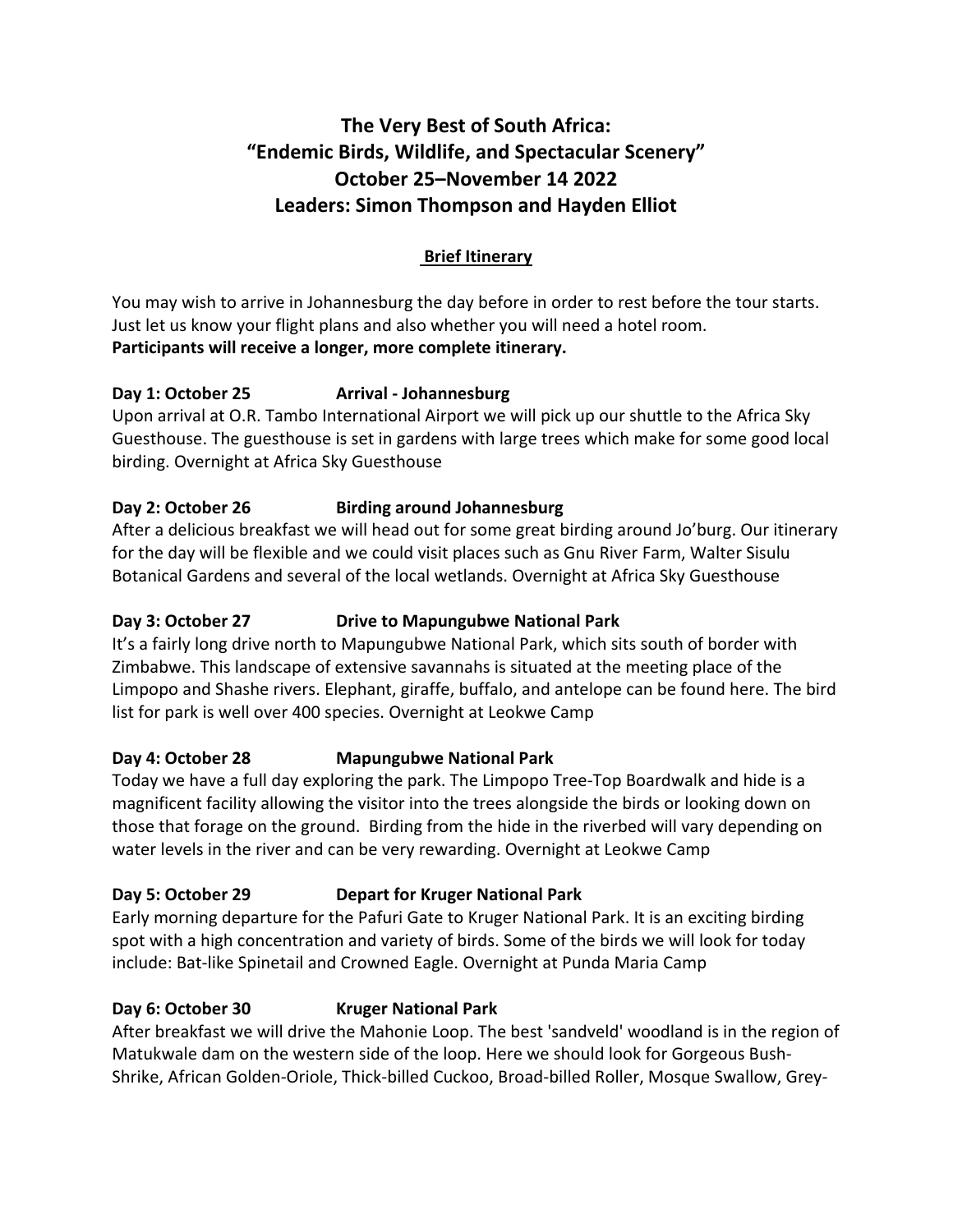headed Parrot and Grey-headed Kingfisher. We have the option (at our own expense) to take a night drive to search for the elusive Pennant-winged Nightjar. Overnight at Punda Maria Camp

### **Day 7: October 31 Depart Punda Maria for Shingwedzi Camp**

Shingwedzi rest camp is situated in the north of the park on the Shingwedzi River and the drive there will take us about 1.5 hours. The camp area is a great birding area as Red-headed Weaver breed amongst the huts and are followed by Cut-throat Finch using their nests. Just south of the camp is a low-level causeway over the river. This is a good spot for waterbirds, including White-crowned Lapwing. Overnight at Shingwedzi Camp

#### **Day 8: November 1 Shingwedzi Camp**

We will take morning and afternoon birding excursions by vehicle from Shingwedzi camp. There are so many birds in this area, as well as good numbers of big game. Today will be a great day exploring the many side roads in this part of the National Park. Overnight at Shingwedzi Camp

#### **Day 9: November 2 Depart Shingwedzi for Letaba**

Morning departure for Letaba camp. Waterbirds vary with the level of the dam and may include pelican and flamingo, African Openbill, African Spoonbill, Goliath Heron and Grey Heron. We will spend the afternoon birding around Letaba camp. The rest camp itself is a haven for woodland birds and the parklike gardens are worth walking around. African Scops-Owl, Pearlspotted Owlet, African Barred Owlet (particularly the area around the safari tents) and Barn Owl can be seen in the camp. Overnight at Letaba Camp

#### **Day 10: November 3 Mt Sheba**

This morning we leave early in the morning for Mount Sheba. This private nature reserve offers a good selection of typical Escarpment species. Some of the specials for Mount Sheba include: African Cuckoo Hawk, African Crowned Eagle, Red-winged Francolin, Red-necked Spurfowl, Lemon Dove, Knysna Turaco, and African Emerald Cuckoo. Overnight Mount Sheba Resort.

#### **Day 11: November 4 Depart for Swaziland. Mlilwane Game Reserve**

After breakfast we will leave for Swaziland and Mlilwane Game Reserve. Mlilwane was proclaimed in 1961 and is now the kingdom's most popular eco-destination for locals and internationals alike. Endless hours of guided or self-guided exploration within the small 11,250 acre sanctuary are possible due to the relative absence of dangerous game. Afternoon birding around the main camp area. Overnight Mlilwane camp

### **Day 12: November 5 Malolotja Nature Reserve**

After an early morning birding walk and breakfast at Mlilwane, we depart for Malolotja Nature Reserve. Established in 1979, Malolotja is home to one of southern Africa's rarest birds, the magnificent Blue Swallow. Return in the late afternoon to Mlilwane. Overnight Mlilwane camp

### **Day 13: November 6 Mkhaya Game Reserve**

Depart after breakfast for Mkhaya Game Reserve. Mkhaya game reserve is primarily a refuge for endangered species of mammals. Black and white rhino, elephant, buffalo and a range of